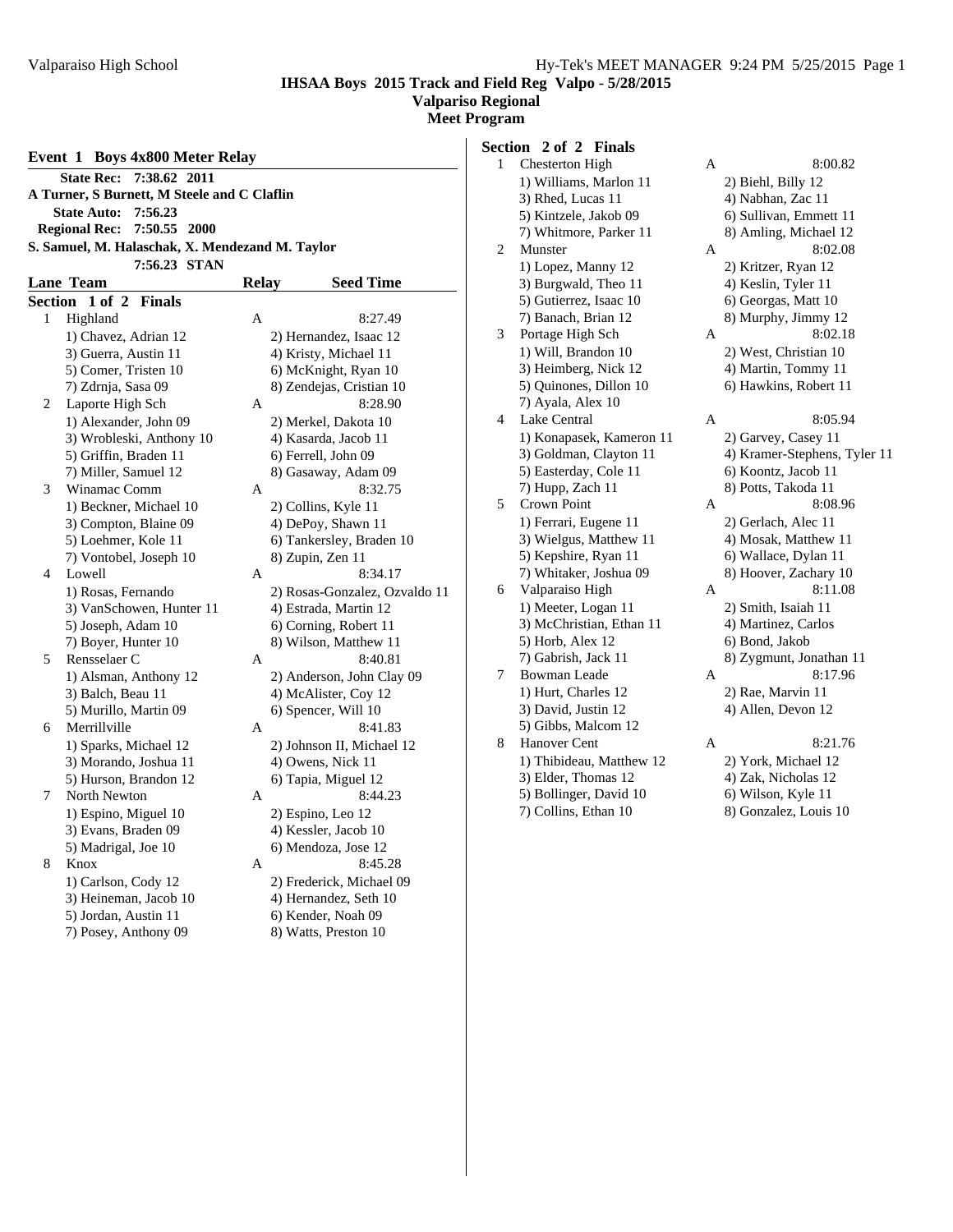**Valpariso Regional**

**Meet Program**

| $E$ vent 2 Doys 110 meter Hurthes High<br><b>8 Advance: Top 2 Each Heat plus Next 4 Best Times</b> |                                 |    |                       |                      |
|----------------------------------------------------------------------------------------------------|---------------------------------|----|-----------------------|----------------------|
|                                                                                                    | 13.64 1976<br><b>State Rec:</b> |    |                       |                      |
|                                                                                                    | 14.85<br><b>State Auto:</b>     |    | <b>Jerry Hill</b>     |                      |
| <b>Regional Rec:</b><br>13.80 1975                                                                 |                                 |    |                       |                      |
|                                                                                                    | 14.85 STAN                      |    | <b>Greg Robertson</b> |                      |
|                                                                                                    |                                 |    |                       |                      |
|                                                                                                    | <b>Lane Name</b>                |    | Yr School             | <b>Seed Time</b>     |
|                                                                                                    | Heat 1 of 2 Prelims             |    |                       |                      |
| 1                                                                                                  | Lang, Malcolm                   |    | 10 Gavit              | 16.11                |
| 2                                                                                                  | Tuzinski, Colton                |    | 11 Chesterton High    | 15.71                |
| 3                                                                                                  | Grady, Troy                     |    | 12 Crown Point        | 15.43                |
| $\overline{4}$                                                                                     | Smallwood, Makiyah              |    | 10 Michigan City H    | 14.68 STAN           |
| 5                                                                                                  | Sebben, Taylor                  |    | 12 Portage High Scl   | <b>STAN</b><br>14.83 |
| 6                                                                                                  | Tucker, Anthony                 |    | 11 Merrillyille       | 15.60                |
| 7                                                                                                  | Schumacher, Zack                |    | 12 North Judson       | 15.99                |
| 8                                                                                                  | Beard, Shadoe                   |    | 10 North Newton       | 16.38                |
|                                                                                                    | Heat 2 of 2 Prelims             |    |                       |                      |
| 1                                                                                                  | Tillema, Gavin                  |    | 09 Kankakee Val       | 16.13                |
| 2                                                                                                  | Robison, Brandon                | 12 | Hobart                | 15.75                |
| 3                                                                                                  | Jen, Kyle                       | 11 | Munster               | 15.43                |
| $\overline{4}$                                                                                     | Finley, Daveon                  | 10 | Portage High Scl      | 14.78 STAN           |
| 5                                                                                                  | Staples, Ben                    |    | 11 Valparaiso High    | 14.99                |
| 6                                                                                                  | Hutton, Jorge                   | 12 | <b>Bowman Leade</b>   | 15.46                |
| 7                                                                                                  | Roberts, Milton                 |    | 09 Crown Point        | 15.80                |
| 8                                                                                                  | Renton, Samuel                  | 11 | Griffith              | 16.24                |

# **Event 2 Boys 110 Meter Hurdles High**

#### **Event 3 Boys 100 Meter Dash**

|                             | 8 Advance: Top 2 Each Heat plus Next 4 Best Times |            |             |    |                             |  |                  |             |
|-----------------------------|---------------------------------------------------|------------|-------------|----|-----------------------------|--|------------------|-------------|
|                             | <b>State Rec:</b>                                 | 10.31 1981 |             |    | <b>Jerome Harrison</b>      |  |                  |             |
| 11.09<br><b>State Auto:</b> |                                                   |            |             |    |                             |  |                  |             |
|                             | <b>Regional Rec:</b>                              | 10.43 2012 |             |    | <b>Cornelius Strickland</b> |  |                  |             |
|                             |                                                   | 11.09      | <b>STAN</b> |    |                             |  |                  |             |
|                             | <b>Lane Name</b>                                  |            |             |    | Yr School                   |  | <b>Seed Time</b> |             |
|                             | <b>Heat 1 of 2 Prelims</b>                        |            |             |    |                             |  |                  |             |
| 1                           | Lemmons, Brett                                    |            |             | 10 | Morgan Towns                |  | 11.28            |             |
| 2                           | Sykes, Charles                                    |            |             |    | 12 Lake Central             |  | 11.14            |             |
| 3                           | Lockridge, Matthew                                |            |             | 11 | Michigan City H             |  | 10.90            | <b>STAN</b> |
| 4                           | Adams, Dontae                                     |            |             | 12 | Gavit                       |  | 10.75            | <b>STAN</b> |
| 5                           | Sims, Carlton                                     |            |             |    | 12 Gary West Si             |  | 10.85            | <b>STAN</b> |
| 6                           | Walker, Xaxier                                    |            |             | 11 | Bowman Leade                |  | 11.02            | <b>STAN</b> |
| 7                           | Barilla, Miles                                    |            |             | 11 | Munster                     |  | 11.15            |             |
| 8                           | Philbrook, Eric                                   |            |             |    | 12 Kankakee Val             |  | 11.55            |             |
|                             | Heat 2 of 2 Prelims                               |            |             |    |                             |  |                  |             |
| $\mathbf{1}$                | Pavloski, Anthony                                 |            |             |    | 10 Lake Central             |  | 11.30            |             |
| 2                           | Bartolomeo, Bryce                                 |            |             |    | 12 Valparaiso High          |  | 11.26            |             |
| 3                           | Proctor, Jeff                                     |            |             | 11 | Munster                     |  | 10.98            | <b>STAN</b> |
| $\overline{4}$              | Wesby, Barrie                                     |            |             | 12 | Gary West Si                |  | 10.80            | <b>STAN</b> |
| 5                           | Honaker, Wess                                     |            |             |    | 12 Crown Point              |  |                  | 10.82 STAN  |
| 6                           | Howard, Lee                                       |            |             | 12 | <b>B</b> ni                 |  | 10.99            | <b>STAN</b> |
| 7                           | Johnson, Dylan                                    |            |             |    | 11 Valparaiso High          |  | 11.18            |             |
| 8                           | Feck, Kyle                                        |            |             | 12 | <b>Boone Grove</b>          |  | 11.45            |             |
|                             |                                                   |            |             |    |                             |  |                  |             |

**Event 4 Boys 1600 Meter Run State Rec: 4:03.00 2011 Austin Mudd State Auto: 4:16.50 Regional Rec: 4:11.10 1975 Carey Pinkowski 4:16.50 STAN Lane Name Seed Time Seed Time Section 1 of 1 Finals** 1 Hupp, Zach 11 Lake Central 4:29.02 2 Adams, Jacob 10 Michigan City H 4:29.52 3 Marsh, Mat 12 Portage High Scl 4:22.66 4 Kampf, David 12 New Prairie High 4:26.56 5 Zak, Nicholas 12 Hanover Cent 4:26.76 6 Quinones, Dillon 10 Portage High Scl 4:27.73 7 Miller, Samuel 12 Laporte High Sch 4:29.53 8 Flannery, Bryan 11 Laporte High Scl 4:29.87 9 Kepshire, Ryan 11 Crown Point 4:29.98 10 Wilson, Matthew 11 Lowell 4:35.30 11 Collins, Kyle 11 Winamac Comm 4:36.68 12 Lopez, Manny 12 Munster 4:37.03 13 Chapman, Cameron 09 Morgan Towns 4:40.43 14 Kristy, Michael 11 Highland 4:42.60 15 Guerra, Austin 11 Highland 4:44.27 16 Tankersley, Braden 10 Winamac Comm 4:49.69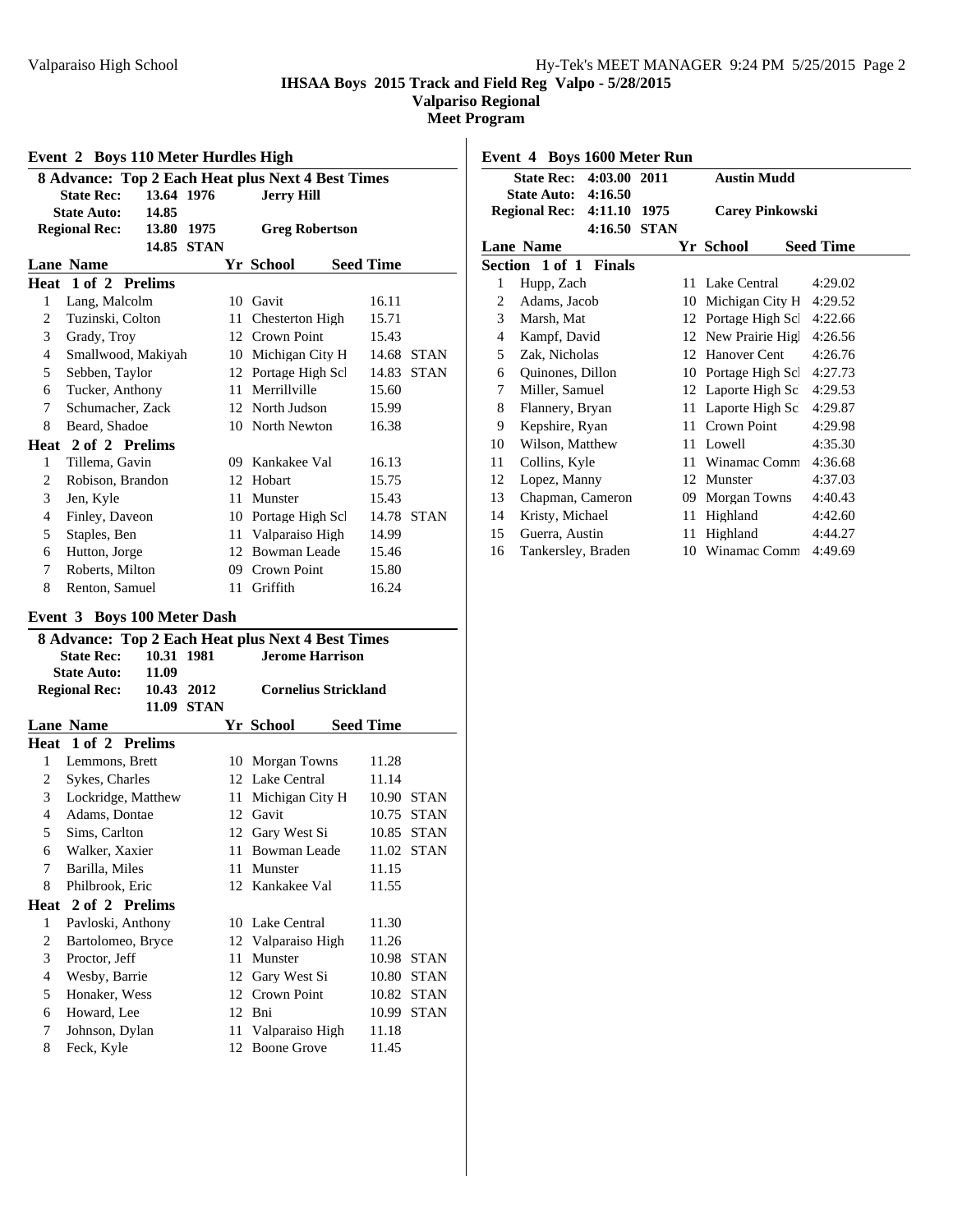#### **Valpariso Regional**

**Meet Program**

| Event 5 Boys 4x100 Meter Relay                                   |                                              |   |                                |  |  |  |  |
|------------------------------------------------------------------|----------------------------------------------|---|--------------------------------|--|--|--|--|
| 41.02 1982<br><b>State Rec:</b>                                  |                                              |   |                                |  |  |  |  |
| D. Young, J. Patrick, G. Moore and A. Price                      |                                              |   |                                |  |  |  |  |
|                                                                  | <b>State Auto:</b><br>42.65                  |   |                                |  |  |  |  |
| <b>Regional Rec:</b><br>41.43 5/29/2014<br><b>Gary West Side</b> |                                              |   |                                |  |  |  |  |
|                                                                  | <b>B Wesby, C Sims, L Johnson, J Johnson</b> |   |                                |  |  |  |  |
| 42.65 STAN                                                       |                                              |   |                                |  |  |  |  |
| <b>Lane Team</b><br><b>Seed Time</b><br>Relay                    |                                              |   |                                |  |  |  |  |
|                                                                  | Section 1 of 2<br><b>Finals</b>              |   |                                |  |  |  |  |
| 1                                                                | Lowell                                       | A | 45.67                          |  |  |  |  |
|                                                                  | 1) Belt, Austin 12                           |   | 2) Espravnik, Trevor 10        |  |  |  |  |
|                                                                  | 3) Jusevitch, Jordan                         |   | 4) Kreczmer, Timothy 12        |  |  |  |  |
|                                                                  | 5) Galvan, Zacharias 10                      |   | 6) Knoblich, Joshua 11         |  |  |  |  |
|                                                                  | 7) Greenholt, Tucker                         |   | 8) Sekuloski, Ben 11           |  |  |  |  |
| 2                                                                | Laporte High Sch                             | A | 45.32                          |  |  |  |  |
|                                                                  | 1) Williams, Dion 11                         |   | 2) Cave, Tyler 11              |  |  |  |  |
|                                                                  | 3) Cole, Jacob 10                            |   | 4) Littlejohn, Gregory 12      |  |  |  |  |
|                                                                  | 5) Sanders, Drake 12                         |   | 6) Brock, Austin 12            |  |  |  |  |
| 3                                                                | Hobart                                       | A | 45.18                          |  |  |  |  |
|                                                                  | 1) Cordero, Luis 11                          |   | 2) Mercado, Elijah 11          |  |  |  |  |
|                                                                  | 3) Hume, Dane 11                             |   | 4) James, Brandon 10           |  |  |  |  |
|                                                                  | 5) Crayton, Charles                          |   | 6) Washington, Emari 10        |  |  |  |  |
| $\overline{4}$                                                   | Merrillville                                 | A | 43.40                          |  |  |  |  |
|                                                                  | 1) Thompson, Matthew 11                      |   | 2) Ferrell, Garrett 12         |  |  |  |  |
|                                                                  | 3) Wheeler, JoRale 11                        |   | 4) Robinson, Jonathan 12       |  |  |  |  |
|                                                                  | 5) Sales, Brian 12                           |   | 6) Downs, Jordan 12            |  |  |  |  |
|                                                                  | 7) Thornton, Isaiah 11                       |   | 8) Harris-Jackson, Montrell 12 |  |  |  |  |
| 5                                                                | <b>Chesterton High</b>                       | A | 44.05                          |  |  |  |  |
|                                                                  | 1) Corzan, Braden 09                         |   | 2) Corzan, Darren 10           |  |  |  |  |
|                                                                  | 3) Flores, Philip 10                         |   | 4) Wissing, Kevin 11           |  |  |  |  |
|                                                                  | 5) Raffin, Dominic 12                        |   | 6) Razo, Louie 09              |  |  |  |  |
|                                                                  | 7) Stento, Joe 11                            |   | 8) Fulk, Keegan                |  |  |  |  |
| 6                                                                | North Judson                                 | A | 44.96                          |  |  |  |  |
|                                                                  | 1) Elder, Justin 11                          |   | 2) Morrow, Cameron 11          |  |  |  |  |
|                                                                  | 3) Pitts, Mavrick 12                         |   | 4) Schumacher, Zack 12         |  |  |  |  |
|                                                                  | 5) Wilde, Brennan 11                         |   | 6) Wilde, Brice 11             |  |  |  |  |
| 7                                                                | North Newton                                 | A | 45.44                          |  |  |  |  |
|                                                                  | 1) Beard, Shadoe 10                          |   | 2) Cooper, Jake 12             |  |  |  |  |
|                                                                  | 3) Davis, Harvey 10                          |   | 4) Thrasher, William 10        |  |  |  |  |
|                                                                  | 5) Vendiola, Christian 10                    |   | 6) Walsh, Evan 09              |  |  |  |  |
| 8                                                                | Kankakee Val                                 | A | 45.98                          |  |  |  |  |
|                                                                  | 1) Almira, Rhenz 12                          |   | 2) Buckmaster, Adam 10         |  |  |  |  |
|                                                                  | 3) Dahn, David 10                            |   | 4) Fisher, Riley 11            |  |  |  |  |
|                                                                  | 5) Gutierrez, Oscar 11                       |   | 6) Philbrook, Eric 12          |  |  |  |  |
|                                                                  | 7) Tillema, Isaac 11                         |   | 8) Tillema, Gavin 09           |  |  |  |  |
|                                                                  |                                              |   |                                |  |  |  |  |

# **Section 2 of 2 Finals**

| $\mathbf{1}$ | Crown Point                     | А | 43.13                     |
|--------------|---------------------------------|---|---------------------------|
|              | 1) Shoemaker, Garret 11         |   | 2) Harrell, Rionte 11     |
|              | 3) Honaker, Wess 12             |   | 4) Stewart, Zach 10       |
|              | 5) Kyles, Devion 11             |   | 6) Muniz, Marc 11         |
|              | 7) Harrell, Robert 11           |   | 8) Koehn, Taylor 12       |
| 2            | Michigan City Hi                | А | 42.93                     |
|              | 1) Brooks, Malik 12             |   | 2) Lockridge, Matthew 11  |
|              | 3) Hienz-Hodgson, Envoy 12      |   | 4) Jensen, Dylan 11       |
|              | 5) Jones, Dominique 10          |   | 6) Cain-Veasey, Aryuan 10 |
|              | 7) Sharma, Anand 12             |   | 8) Young, D'Mariay 10     |
| 3            | Valparaiso High                 | Α | 42.90                     |
|              | 1) Bartolomeo, Bryce 12         |   | 2) Johnson, Dylan 11      |
|              | 3) McGrath, Liam 12             |   | 4) Sperry, Travis 11      |
|              | 5) Bond, Jakob                  |   | 6) Carpenter, Tony 12     |
|              | 7) Foust, Adam 12               |   | 8) Wallace, Jacob 12      |
| 4            | Munster                         | А | 42.43<br><b>STAN</b>      |
|              | 1) Lucito, Dom 12               |   | 2) Barilla, Miles 11      |
|              | 3) Gutwein, Seth 12             |   | 4) Proctor, Jeff 11       |
|              | 5) Bleza, Nick 12               |   | 6) Marcus, Matt 10        |
|              | 7) Charles, Chris 11            |   | 8) Warren, Jack 11        |
| 5            | Lake Central                    | А | 42.63<br><b>STAN</b>      |
|              | 1) Pavloski, Anthony 10         |   | 2) Smelser, Shane 12      |
|              | 3) Sykes, Charles 12            |   | 4) Gomez, Ethan 12        |
|              | 5) Lucas, Nick 10               |   | 6) Benson, Josh 10        |
|              | 7) Benson, Jared 12             |   | 8) Giles, Anthony 10      |
| 6            | Portage High Sch                | А | 42.78                     |
|              | 1) Sebben, Taylor 12            |   | 2) Burnett, Alec 12       |
|              | 3) Ratliff, Jeremiah 11         |   | 4) Gauldin, Elijah 10     |
|              | 5) Milledge, Greg 09            |   | 6) Finley, Daveon 10      |
|              | 7) Buckmaster, Tommy 12         |   | 8) Nieves, Jared 12       |
| 7            | <b>Bowman Leade</b>             | А | 43.10                     |
|              | 1) Schiele, Martin Fritzdell 11 |   | 2) Walker, Xaxier 11      |
|              | 3) Hubbard, Michael 12          |   | 4) Hutton, Jorge 12       |
|              | 5) Rae, Marvin 11               |   | 6) Hurt, Charles 12       |
| 8            | Gary West Si                    | A | 43.14                     |
|              | 1) Wesby, Barrie 12             |   | 2) Sims, Carlton 12       |
|              | 3) Buggs, Daronte 12            |   | 4) Jackson, Terry 12      |
|              | 5) Porter, Klayton 10           |   | 6) Thurston, Juwan 11     |
|              | 7) Barnes, Darius 12            |   | 8) Williams, Donte 09     |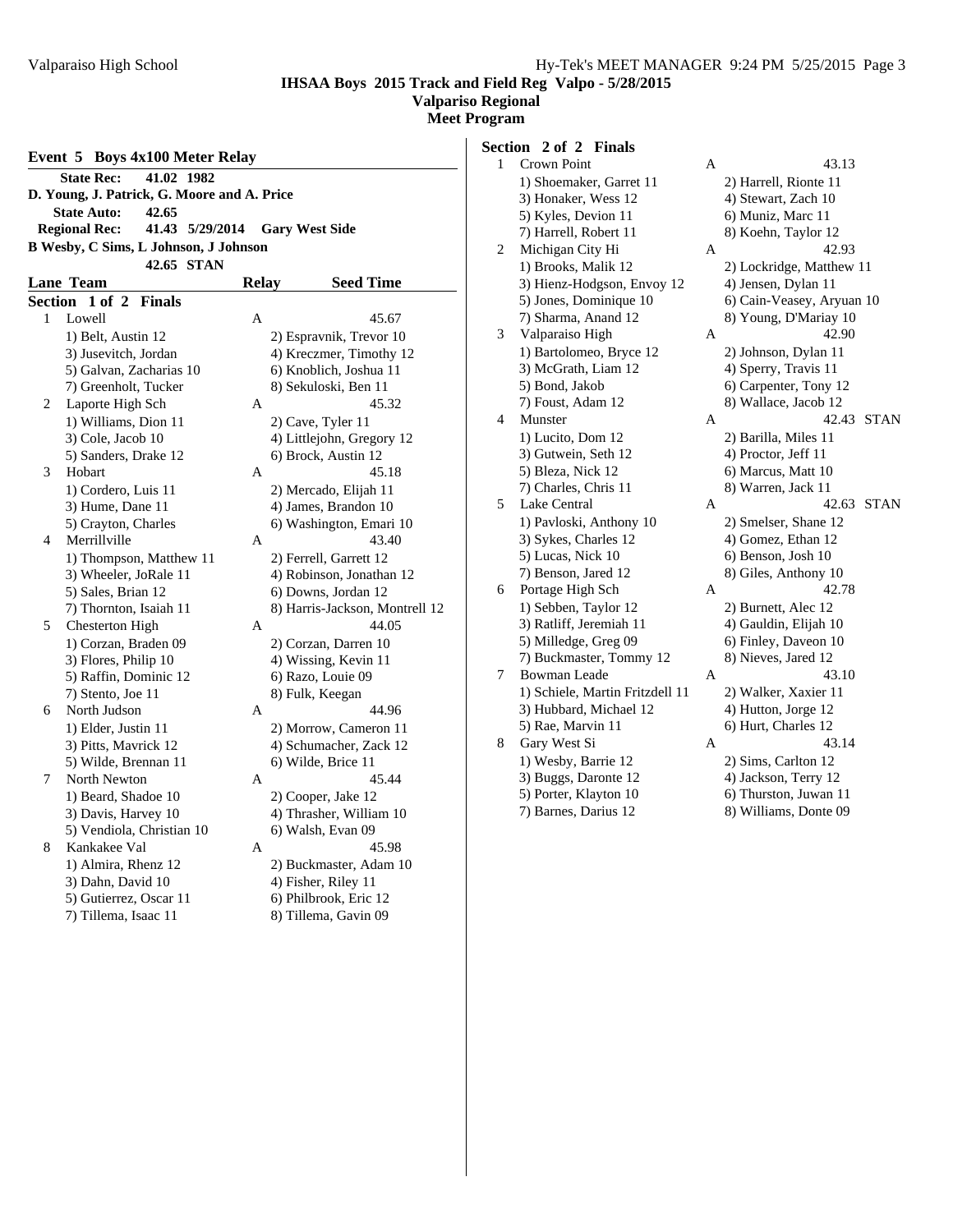**Valpariso Regional**

**Meet Program**

|                                                      | Event 6 Boys 400 Meter Dash       |               |                   |    |                               |  |                  |             |
|------------------------------------------------------|-----------------------------------|---------------|-------------------|----|-------------------------------|--|------------------|-------------|
|                                                      | <b>State Rec:</b>                 | 46.99 2002    |                   |    | <b>David Neville</b>          |  |                  |             |
|                                                      | <b>State Auto:</b>                | 49.42         |                   |    |                               |  |                  |             |
|                                                      | <b>Regional Rec:</b>              | 47.41 2002    |                   |    | <b>David Neville</b>          |  |                  |             |
|                                                      |                                   |               | 49.42 STAN        |    |                               |  |                  |             |
|                                                      | <b>Lane Name</b>                  |               |                   |    | Yr School                     |  | <b>Seed Time</b> |             |
|                                                      | Section 1 of 2 Finals             |               |                   |    |                               |  |                  |             |
| 1                                                    | Benson, Josh                      |               |                   |    | 10 Lake Central               |  | 52.20            |             |
| $\overline{2}$                                       | Smith, Isaiah                     |               |                   |    | 11 Valparaiso High            |  | 51.95            |             |
| 3                                                    | Espino, Miguel                    |               |                   |    | 10 North Newton               |  | 51.82            |             |
| $\overline{4}$                                       | Marcus, Matt                      |               |                   |    | 10 Munster                    |  | 51.06            |             |
| 5                                                    | Helm III, Steven                  |               |                   |    | 11 Valparaiso High            |  | 51.21            |             |
| 6                                                    | Bowers, Jake                      |               |                   |    | 11 Covenant Chr               |  | 51.57            |             |
| 7                                                    | Bohling, Joshua                   |               |                   |    | 10 Laporte High Sc            |  | 52.21            |             |
| 8                                                    | Tillema, Isaac                    |               |                   |    | 11 Kankakee Val               |  | 52.33            |             |
|                                                      | Section 2 of 2 Finals             |               |                   |    |                               |  |                  |             |
| 1                                                    | Kyles, Devion                     |               |                   |    | 11 Crown Point                |  | 50.93            |             |
| $\overline{c}$                                       | Rae, Marvin                       |               |                   |    | 11 Bowman Leade               |  | 50.88            |             |
| 3                                                    | Goldman, Clayton                  |               |                   |    | 11 Lake Central               |  | 50.38            |             |
| $\overline{4}$                                       | Sales, Brian                      |               |                   |    | 12 Merrillville               |  |                  | 48.93 STAN  |
| 5                                                    | Greiner, Austin                   |               |                   |    | 12 Wheeler High So            |  | 50.03            |             |
| 6                                                    | Chavez, Tim                       |               |                   |    | 12 Munster                    |  | 50.33            |             |
| 7                                                    | Martin, Tommy                     |               |                   |    | 11 Portage High Scl           |  | 50.89            |             |
| 8                                                    | McCully, Kewan                    |               |                   |    | 12 Andrean                    |  | 50.98            |             |
| <b>Boys 300 Meter Hurdles Intermidate</b><br>Event 7 |                                   |               |                   |    |                               |  |                  |             |
|                                                      |                                   |               |                   |    |                               |  |                  |             |
|                                                      | <b>State Rec:</b>                 | 36.34 2005    |                   |    | <b>Bryce Brown</b>            |  |                  |             |
|                                                      | <b>State Auto:</b>                | 38.78         |                   |    |                               |  |                  |             |
|                                                      | <b>Regional Rec:</b>              | 37.97         | 2004              |    | <b>Brian Kaluf</b>            |  |                  |             |
|                                                      |                                   |               | <b>38.78 STAN</b> |    |                               |  |                  |             |
|                                                      | <b>Lane Name</b>                  |               |                   |    | Yr School                     |  | <b>Seed Time</b> |             |
|                                                      | Section 1 of 2                    | <b>Finals</b> |                   |    |                               |  |                  |             |
| 1                                                    | McAlister, Coy                    |               |                   |    | 12 Rensselaer C               |  | 43.24            |             |
| 2                                                    | Salzeider, Eric                   |               |                   |    | 10 Munster                    |  | 41.89            |             |
| 3                                                    | Wallace, Jacob                    |               |                   |    | 12 Valparaiso High            |  | 41.77            |             |
| $\overline{4}$                                       | Lang, Malcolm                     |               |                   |    | 10 Gavit                      |  | 41.48            |             |
| 5                                                    | Soliday, Lucas                    |               |                   |    | 12 Washington Tow             |  | 41.57            |             |
| 6                                                    | Beard, Shadoe                     |               |                   |    | 10 North Newton               |  | 41.59            |             |
| 7                                                    | Tracy, Noah                       |               |                   |    | 11 Lake Central               |  | 41.93            |             |
| 8                                                    | Ingram, Dylan                     |               |                   |    | 12 West Central               |  | 44.50            |             |
|                                                      | Section 2 of 2 Finals             |               |                   |    |                               |  |                  |             |
| 1                                                    | Moser, Ryan                       |               |                   | 11 | New Prairie High              |  | 41.15            |             |
| 2                                                    | Moran, Donovin                    |               |                   | 10 | Hanover Cent                  |  | 41.00            |             |
| 3                                                    | Finley, Daveon                    |               |                   |    | 10 Portage High Scl           |  | 40.76            |             |
| $\overline{\mathcal{L}}$                             | Sebben, Taylor                    |               |                   | 12 | Portage High Scl              |  | 38.63            | <b>STAN</b> |
| 5                                                    | Jen, Kyle                         |               |                   | 11 | Munster                       |  | 40.56            |             |
| 6                                                    | Robison, Brandon                  |               |                   | 12 | Hobart                        |  | 40.69            |             |
| 7<br>8                                               | Smallwood, Makiyah<br>Thiel, Rich |               |                   | 10 | Michigan City H<br>12 Andrean |  | 41.13<br>41.24   |             |

|                       | State Rec: 1:49.25 2011<br><b>State Auto: 1:55.36</b> |              |  |                   | <b>Austin Mudd</b>  |                  |
|-----------------------|-------------------------------------------------------|--------------|--|-------------------|---------------------|------------------|
| Regional Rec: 1:53.20 |                                                       | 1975         |  | <b>Ken Menzyk</b> |                     |                  |
|                       |                                                       | 1:55.26 STAN |  |                   |                     |                  |
|                       | <b>Lane Name</b>                                      |              |  |                   | Yr School           | <b>Seed Time</b> |
|                       | Section 1 of 1 Finals                                 |              |  |                   |                     |                  |
| 1A                    | Kampf, David                                          |              |  |                   | 12 New Prairie High | 1:58.64          |
| 1B                    | McChristian, Ethan                                    |              |  | 11                | Valparaiso High     | 2:00.21          |
| 1C                    | Will, Brandon                                         |              |  | 10                | Portage High Scl    | 2:01.25          |
| 1D                    | Lara, Justin                                          |              |  | 12                | Morton              | 2:02.56          |
| 2A                    | Mosak, Matthew                                        |              |  | 11                | Crown Point         | 1:59.23          |
| 2B                    | Satoski, Owen                                         |              |  | 12 <sup>1</sup>   | Andrean             | 2:00.55          |
| 2C                    | Rhed, Lucas                                           |              |  | 11                | Chesterton High     | 2:01.26          |
| 2D                    | Crawley, Scott                                        |              |  | 10                | Hebron              | 2:03.30          |
| 3A                    | Nader, Alex                                           |              |  |                   | 12 Wheeler High Sc  | 1:59.49          |
| 3B                    | York, Michael                                         |              |  | 12.               | Hanover Cent        | 2:00.83          |
| 3C                    | Rosas, Fernando                                       |              |  |                   | Lowell              | 2:01.58          |
| 3D                    | Zupin, Zen                                            |              |  | 11                | Winamac Comm        | 2:05.55          |
| 4A                    | Heimberg, Nick                                        |              |  | 12                | Portage High Scl    | 2:00.11          |
| 4B                    | Burgwald, Theo                                        |              |  | 11                | Munster             | 2:01.16          |
| 4C                    | Hurt, Charles                                         |              |  |                   | 12 Bowman Leade     | 2:01.97          |
| 4D                    | Chapman, Cameron                                      |              |  | 09                | Morgan Towns        | 2:06.17          |

### **Event 9 Boys 200 Meter Dash**

| 21.10 1982<br><b>State Rec:</b><br><b>Jeffery Patrick</b><br><b>State Auto:</b><br>22.40<br>20.79 2002<br><b>Regional Rec:</b><br><b>Mark Jelks</b><br><b>STAN</b><br>22.40<br><b>Lane Name</b><br><b>Seed Time</b><br>Yr School |             |
|----------------------------------------------------------------------------------------------------------------------------------------------------------------------------------------------------------------------------------|-------------|
|                                                                                                                                                                                                                                  |             |
|                                                                                                                                                                                                                                  |             |
|                                                                                                                                                                                                                                  |             |
|                                                                                                                                                                                                                                  |             |
|                                                                                                                                                                                                                                  |             |
| 1 of 2 Prelims<br>Heat                                                                                                                                                                                                           |             |
| 1<br>McGrath, Liam<br>12 Valparaiso High<br>22.77                                                                                                                                                                                |             |
| Sperry, Travis<br>2<br>Valparaiso High<br>22.45<br>11                                                                                                                                                                            |             |
| 3<br>22.44<br>Barilla, Miles<br>Munster<br>11                                                                                                                                                                                    |             |
| Crown Point<br>21.81<br>4<br>Honaker, Wess<br>12                                                                                                                                                                                 | <b>STAN</b> |
| 5<br>Adams, Dontae<br>12 Gavit<br>22.30                                                                                                                                                                                          | <b>STAN</b> |
| 6<br>Walker, Xaxier<br>Bowman Leade<br>22.33<br>11                                                                                                                                                                               | <b>STAN</b> |
| 7<br>12 Bowman Leade<br>22.74<br>Hubbard, Michael                                                                                                                                                                                |             |
| 8<br>Feck, Kyle<br>12 Boone Grove<br>23.40                                                                                                                                                                                       |             |
| 2 of 2 Prelims<br>Heat                                                                                                                                                                                                           |             |
| Morgan Towns<br>22.80<br>1<br>Lemmons, Brett<br>10                                                                                                                                                                               |             |
| 12 Lake Central<br>2<br>22.56<br>Gomez, Ethan                                                                                                                                                                                    |             |
| 3<br>Ratliff, Jeremiah<br>Portage High Scl<br>22.42<br>11                                                                                                                                                                        |             |
| $\overline{4}$<br>Sims, Carlton<br>12 Gary West Si<br>22.09                                                                                                                                                                      | <b>STAN</b> |
| 5<br>Sykes, Charles<br>12 Lake Central<br>22.18                                                                                                                                                                                  | <b>STAN</b> |
| Wesby, Barrie<br>6<br>Gary West Si<br>22.37<br>12                                                                                                                                                                                | <b>STAN</b> |
| Robinson, Jonathan<br>Merrillville<br>7<br>22.57<br>12                                                                                                                                                                           |             |
| 8<br>11 Kankakee Val<br>23.37<br>Tillema, Isaac                                                                                                                                                                                  |             |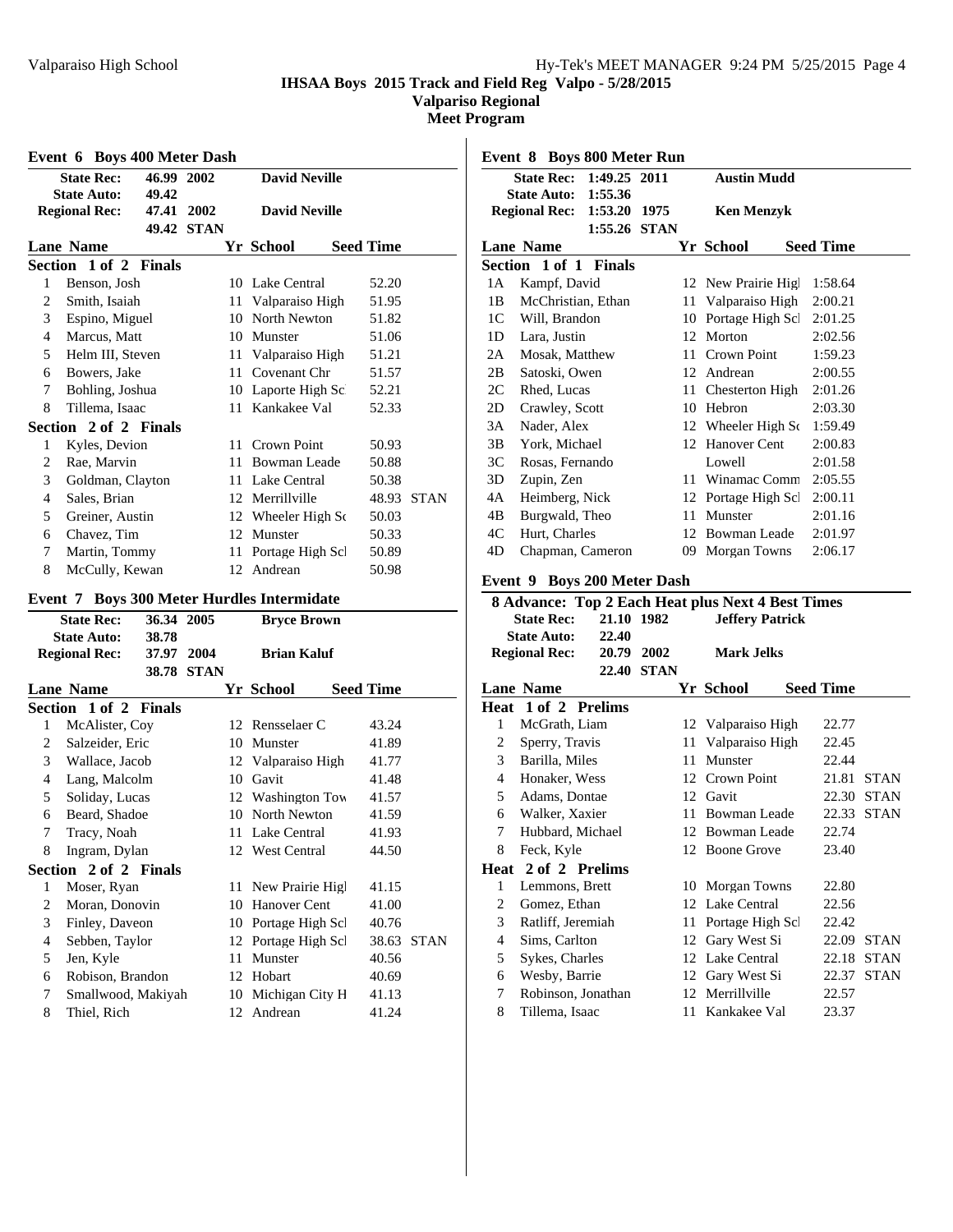**Valpariso Regional**

**Meet Program**

|                | Event 10 Boys 3200 Meter Run |              |      |                 |                              |                  |
|----------------|------------------------------|--------------|------|-----------------|------------------------------|------------------|
|                | State Rec: 8:51.15 2012      |              |      |                 | <b>Futsum Zienasellassie</b> |                  |
|                | <b>State Auto: 9:16.26</b>   |              |      |                 |                              |                  |
|                | Regional Rec: 8:53.90        |              | 1975 |                 | <b>Rudy Chapa</b>            |                  |
|                |                              | 9:16.26 STAN |      |                 |                              |                  |
|                | <b>Lane Name</b>             |              |      |                 | Yr School                    | <b>Seed Time</b> |
|                | Section 1 of 1 Finals        |              |      |                 |                              |                  |
| 1              | Flannery, Bryan              |              |      | 11              | Laporte High Sc              | 9:52.93          |
| 2              | Kintzele, Jakob              |              |      | 09              | Chesterton High              | 9:53.12          |
| 3              | Dalton, Daniel               |              |      |                 | 11 Valparaiso High           | 9:45.61          |
| $\overline{4}$ | Kritzer, Ryan                |              |      | 12              | Munster                      | 9:46.42          |
| 5              | Keslin, Tyler                |              |      | 11              | Munster                      | 9:47.19          |
| 6              | Marsh, Mat                   |              |      |                 | 12 Portage High Scl          | 9:52.10          |
| 7              | Zak, Nicholas                |              |      | 12 <sup>1</sup> | Hanover Cent                 | 9:53.81          |
| 8              | Gerlach, Alec                |              |      | 11              | Crown Point                  | 9:56.90          |
| 9              | Wallace, Dylan               |              |      | 11              | Crown Point                  | 9:57.90          |
| 10             | St. John, Brian              |              |      |                 | 12 Lake Central              | 9:59.87          |
| 11             | Comer, Tristen               |              |      | 10              | Highland                     | 10:04.63         |
| 12             | Smenyak, Andrew              |              |      | 09.             | Chesterton High 10:05.50     |                  |
| 13             | Savage, Ben                  |              |      | 11              | Morgan Towns                 | 10:05.90         |
| 14             | Fleming, Alec                |              |      |                 | Lowell                       | 10:09.70         |
| 15             | Collins, Kyle                |              |      | 11              | Winamac Comm 10:26.01        |                  |
| 16             | Cohen, Isaac                 |              |      | 10              | Covenant Chr                 | 10:29.16         |
|                |                              |              |      |                 |                              |                  |

**Event 11 Boys 4x400 Meter Relay State Rec: 3:13.66 1980 k. Carter, C. Peterson, W. Monagan and S. Burnett State Auto: 3:21.06 Regional Rec: 3:16.50 1975 Jones, Buckingham, Hill and Blackman 3:21.06 STAN Lane Team Relay Seed Time Section 1 of 2 Finals** 1 Knox A 3:35.34 1) Anderson, Jordan 12 2) Broeker, Kooper 09 3) Carlson, Cody 12 4) Heineman, Jacob 10

|   | 3) Carlson, Cody 12       |   | 4) Heineman, Jacob 10   |
|---|---------------------------|---|-------------------------|
|   | 5) Materna, Daulton 12    |   | 6) Posey, Anthony 09    |
|   | 7) Risner, Blake 10       |   | 8) Trujillo, Nathan 10  |
| 2 | Morgan Towns              | А | 3:32.67                 |
|   | 1) Chapman, Cameron 09    |   | 2) Gast, Caleb 11       |
|   | 3) Gast, Tyler 12         |   | 4) Gast, Aaron 11       |
|   | 5) Lemmons, Brett 10      |   | 6) Marr, Andrew 12      |
|   | 7) Turbin, Jeff 12        |   |                         |
| 3 | Andrean                   | А | 3:32.62                 |
|   | 1) Bonta, Brandon 11      |   | 2) Ganz, Jeremy 11      |
|   | 3) Grady, Jonathan 12     |   | 4) Griffin, Roman 11    |
|   | 5) McCully, Kewan 12      |   | 6) Satoski, Owen 12     |
|   | 7) Thiel, Rich 12         |   | 8) Ubanwa, Bryan 10     |
| 4 | Crown Point               | А | 3:29.48                 |
|   | 1) Akers, Casey 10        |   | 2) Grady, Troy 12       |
|   | 3) Kyles, Devion 11       |   | 4) Mosak, Matthew 11    |
|   | 5) Muniz, Marc 11         |   | 6) Pytel, Jared 09      |
|   | 7) Ryan, Nick 09          |   | 8) Shoemaker, Garret 11 |
| 5 | Laporte High Sch          | А | 3:30.00                 |
|   | 1) Bohling, Joshua 10     |   | 2) Brock, Austin 12     |
|   | 3) Littlejohn, Gregory 12 |   | 4) Curry, Jeremy 12     |
|   | 5) Ferrell, John 09       |   | 6) Cornett, Casey 11    |
|   | 7) Williams, Dion 11      |   |                         |
| 6 | Winamac Comm              | А | 3:32.47                 |
|   | 1) Beckner, Michael 10    |   | 2) Loehmer, Kole 11     |
|   | 3) O'Donnell, Michael 10  |   | 4) Perry, Dylan 10      |
|   | 5) Tankersley, Braden 10  |   | 6) Terry, Jett 09       |
|   | 7) Vontobel, Joseph 10    |   | 8) Zupin, Zen 11        |
| 7 | <b>Chesterton High</b>    | А | 3:32.97                 |
|   | 1) Rhed, Lucas 11         |   | 2) Biehl, Billy 12      |
|   | 3) Nabhan, Zac 11         |   | 4) Razo, Louie 09       |
|   | 5) Amling, Michael 12     |   | 6) Sullivan, Emmett 11  |
|   | 7) Warren, Hunter 11      |   | 8) Williams, Marlon 11  |
| 8 | North Newton              | А | 3:35.90                 |
|   | 1) Beard, Shadoe 10       |   | 2) Davis, Harvey 10     |
|   | 3) Espino, Miguel 10      |   | 4) Espino, Leo 12       |
|   | 5) Kikalos, Demi 11       |   | 6) Tichenor, Ryan 12    |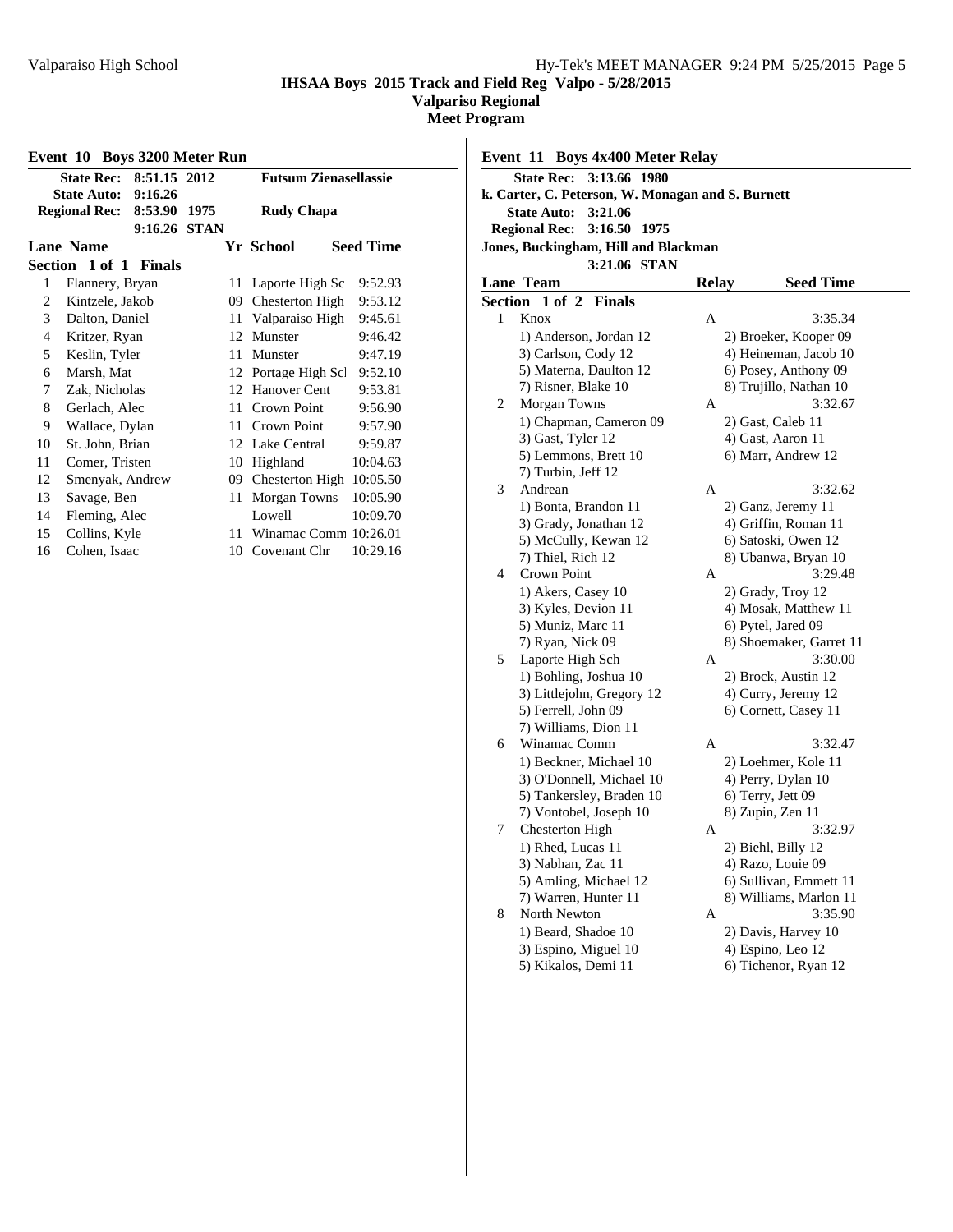**Valpariso Regional**

**Meet Program**

|                | Section 2 of 2 Finals(Event 11 Boys 4x400 Meter Relay) |   |                                |
|----------------|--------------------------------------------------------|---|--------------------------------|
| 1              | <b>Bowman Leade</b>                                    | A | 3:23.95                        |
|                | 1) Rae, Marvin 11                                      |   | 2) Hurt, Charles 12            |
|                | 3) Hubbard, Michael 12                                 |   | 4) Walker, Xaxier 11           |
|                | 5) Schiele, Martin Fritzdell 11                        |   | 6) Allen, Devon 12             |
| $\overline{2}$ | Munster                                                | A | 3:23.54                        |
|                | 1) Chavez, Tim 12                                      |   | 2) Marcus, Matt 10             |
|                | 3) Gutwein, Seth 12                                    |   | 4) Jen, Kyle 11                |
|                | 5) Jonelis, Michael 10                                 |   | 6) Lopez, Manny 12             |
|                | 7) Barilla, Miles 11                                   |   | 8) Small, Hunter 10            |
| 3              | Lowell                                                 | А | 3:22.63                        |
|                | 1) Wildman, Mitchell                                   |   | 2) Gill, Jaeger                |
|                | 3) Knoblich, Joshua 11                                 |   | 4) Sekuloski, Ben 11           |
|                | 5) Greenholt, Tucker                                   |   | 6) Rosas, Fernando             |
|                | 7) Jusevitch, Jordan                                   |   | 8) Belt, Austin 12             |
| $\overline{4}$ | Valparaiso High                                        | A | 3:21.79                        |
|                | 1) McGrath, Liam 12                                    |   | 2) Foust, Adam 12              |
|                | 3) Helm III, Steven 11                                 |   | 4) Sperry, Travis 11           |
|                | 5) Bond, Jakob                                         |   | 6) Rhein, Connor 12            |
|                | 7) Smith, Isaiah 11                                    |   | 8) McChristian, Ethan 11       |
| 5              | Lake Central                                           | A | 3:21.79                        |
|                | 1) Pavloski, Anthony 10                                |   | 2) Goldman, Clayton 11         |
|                | 3) Gomez, Ethan 12                                     |   | 4) Sykes, Charles 12           |
|                | 5) Hupp, Zach 11                                       |   | 6) Benson, Josh 10             |
|                | 7) Smelser, Shane 12                                   |   | 8) Garvey, Casey 11            |
| 6              | Portage High Sch                                       | А | 3:21.94                        |
|                | 1) Burnett, Alec 12                                    |   | 2) Ratliff, Jeremiah 11        |
|                | 3) Sebben, Taylor 12                                   |   | 4) Martin, Tommy 11            |
|                | 5) Finley, Daveon 10                                   |   | 6) Gauldin, Elijah 10          |
|                | 7) West, Christian 10                                  |   | 8) Will, Brandon 10            |
| 7              | Merrillville                                           | A | 3:23.83                        |
|                | 1) Ferrell, Garrett 12                                 |   | 2) Harris-Jackson, Montrell 12 |
|                | 3) Hurson, Brandon 12                                  |   | 4) Robinson, Day'Shoun 12      |
|                | 5) Sales, Brian 12                                     |   | 6) Thompson, Matthew 11        |
|                | 7) Wheeler, JoRale 11                                  |   | 8) Young, Jordan 11            |
| 8              | Gary West Si                                           | A | 3:28.97                        |
|                | 1) Buggs, Daronte 12                                   |   | 2) Wesby, Barrie 12            |
|                | 3) Jackson, Terry 12                                   |   | 4) Sims, Carlton 12            |
|                | 5) Porter, Klayton 10                                  |   | 6) Barnes, Darius 12           |
|                | 7) Brookshire, Kaylin 10                               |   | 8) Williams, Donte 09          |

| <b>Boys 4x400 Meter Relay)</b> |
|--------------------------------|
| 3:23.95                        |
| 2) Hurt, Charles 12            |
| 4) Walker, Xaxier 11           |
| 6) Allen, Devon 12             |
| 3:23.54                        |
| 2) Marcus, Matt 10             |
| 4) Jen, Kyle 11                |
| 6) Lopez, Manny 12             |
| 8) Small, Hunter 10            |
| 3:22.63                        |
| 2) Gill, Jaeger                |
| 4) Sekuloski, Ben 11           |
| 6) Rosas, Fernando             |
| 8) Belt, Austin 12             |
| 3:21.79                        |
| 2) Foust, Adam 12              |
| 4) Sperry, Travis 11           |
| 6) Rhein, Connor 12            |
| 8) McChristian, Ethan 11       |
| 3:21.79                        |
| 2) Goldman, Clayton 11         |
| 4) Sykes, Charles 12           |
| 6) Benson, Josh 10             |
| 8) Garvey, Casey 11            |
| 3:21.94                        |
| 2) Ratliff, Jeremiah 11        |
| 4) Martin, Tommy 11            |
| 6) Gauldin, Elijah 10          |
| 8) Will, Brandon 10            |
| 3:23.83                        |
| 2) Harris-Jackson, Montrell 12 |
| 4) Robinson, Day'Shoun 12      |
| 6) Thompson, Matthew 11        |
| 8) Young, Jordan 11            |
| 3:28.97                        |
| 2) Wesby, Barrie 12            |
| 4) Sims, Carlton 12            |
| 6) Barnes, Darius 12           |
| 8) Williams, Donte 09          |
|                                |
|                                |
|                                |

| 7-01.25 1977<br><b>Jeff Woodard</b><br><b>State Rec:</b> |                      |               |             |                   |                     |  |                  |             |
|----------------------------------------------------------|----------------------|---------------|-------------|-------------------|---------------------|--|------------------|-------------|
|                                                          | <b>State Auto:</b>   | $6-04$        |             |                   |                     |  |                  |             |
|                                                          | <b>Regional Rec:</b> | $6-09$        | 2000        | <b>Ben Daniel</b> |                     |  |                  |             |
|                                                          |                      | 6-04.00       | <b>STAN</b> |                   |                     |  |                  |             |
| Pos                                                      | <b>Name</b>          |               |             |                   | Yr School           |  | <b>Seed Mark</b> |             |
|                                                          | Flight 1 of 1        | <b>Finals</b> |             |                   |                     |  |                  |             |
| 1                                                        | Welch, Kayon         |               |             |                   | 12 Ecc              |  | $6 - 00.00$      |             |
| 2                                                        | Stewart, Jake        |               |             | 09                | Kouts               |  | $6 - 00.00$      |             |
| 3                                                        | Swope, Spencer       |               |             | 12                | Crown Point         |  | $6 - 00.00$      |             |
| 4                                                        | Corral, Alberto      |               |             |                   | 12 Portage High Scl |  | $6 - 00.00$      |             |
| 5                                                        | Jacob, Christian     |               |             | 12                | Calumet             |  | $6 - 00.00$      |             |
| 6                                                        | Simic, Zack          |               |             | 11                | Munster             |  | $6 - 00.00$      |             |
| 7                                                        | Rimmer, Tylee        |               |             | 11                | Ecc                 |  | $6 - 00.00$      |             |
| 8                                                        | James, Brandon       |               |             | 10                | Hobart              |  | 6-01.00          |             |
| 9                                                        | Marsh, Jacob         |               |             |                   | 09 Laporte High Sc. |  | $6-01.00$        |             |
| 10                                                       | Balch, Landon        |               |             | 10                | Rensselaer C        |  | $6 - 02.00$      |             |
| 11                                                       | Smallwood, Makiyah   |               |             | 10                | Michigan City H     |  | $6 - 02.00$      |             |
| 12                                                       | Thomas, Desmond      |               |             | 12                | Merrillville        |  | $6 - 02.00$      |             |
| 13                                                       | Howard, Lee          |               |             | 12                | Bni                 |  | 6-02.00          |             |
| 14                                                       | Blank, Brad          |               |             | 12                | Hebron              |  | $6 - 03.00$      |             |
| 15                                                       | Thrasher, William    |               |             | 10                | North Newton        |  | $6 - 03.00$      |             |
| 16                                                       | Hemphill, Shanquan   |               |             | 11                | Michigan City H     |  | $6 - 06.00$      | <b>STAN</b> |
| 17                                                       | Armstrong, Daniel    |               |             | 11                | Michigan City H     |  | $6 - 06.00$      | <b>STAN</b> |

## **Event 13 Boys Discus Throw**

|                                | <b>State Rec:</b><br><b>State Auto:</b> | 217-01<br>160-08    | 1993                  |    | <b>John Schulte</b> |  |                  |             |
|--------------------------------|-----------------------------------------|---------------------|-----------------------|----|---------------------|--|------------------|-------------|
| 200-04<br><b>Regional Rec:</b> |                                         | 2013<br>160-08 STAN | <b>Gelen Robinson</b> |    |                     |  |                  |             |
| Pos                            | Name                                    |                     |                       |    | <b>Yr School</b>    |  | <b>Seed Mark</b> |             |
|                                | Flight 1 of 2 Finals                    |                     |                       |    |                     |  |                  |             |
| 1                              | Heard, Kevin                            |                     |                       | 10 | Gavit               |  | 116-03           |             |
| 2                              | Rentschler, Eric                        |                     |                       | 12 | Highland            |  | 124-10           |             |
| $\mathfrak{Z}$                 | Eckert, Brian                           |                     |                       |    | 12 North Judson     |  | 128-10           |             |
| 4                              | Gibson, Curtis                          |                     |                       | 11 | Highland            |  | 130-04           |             |
| 5                              | Bertucci, Derek                         |                     |                       | 10 | Wheeler High Sc     |  | 130-06           |             |
| 6                              | Johnson, Nick                           |                     |                       | 10 | Portage High Scl    |  | 131-06           |             |
| 7                              | Kessler, Mitchell                       |                     |                       |    | 12 Crown Point      |  | 132-08           |             |
| 8                              | Dahlkamp, Walter                        |                     |                       |    | 11 Lake Central     |  | 137-10           |             |
|                                | Flight 2 of 2 Finals                    |                     |                       |    |                     |  |                  |             |
| 1                              | Baldwin, Jordan                         |                     |                       |    | 12 Merrillville     |  | 141-02           |             |
| 2                              | Fiacable, Eric                          |                     |                       |    | 12 Crown Point      |  | 141-11           |             |
| 3                              | Martin, Austin                          |                     |                       | 11 | Knox                |  | 143-11           |             |
| 4                              | Sams, Anthony                           |                     |                       | 10 | Merrillville        |  | 144-06           |             |
| 5                              | McGee, Colin                            |                     |                       | 11 | Winamac Comm        |  | 145-04           |             |
| 6                              | Neary, Ryan                             |                     |                       | 12 | Laporte High Sc.    |  | 154-08           |             |
| 7                              | Fanta, Trenton                          |                     |                       | 11 | Hanover Cent        |  | 166-10           | <b>STAN</b> |
| 8                              | Ray, Nicholas                           |                     |                       | 10 | Hobart              |  | 167-01           | <b>STAN</b> |